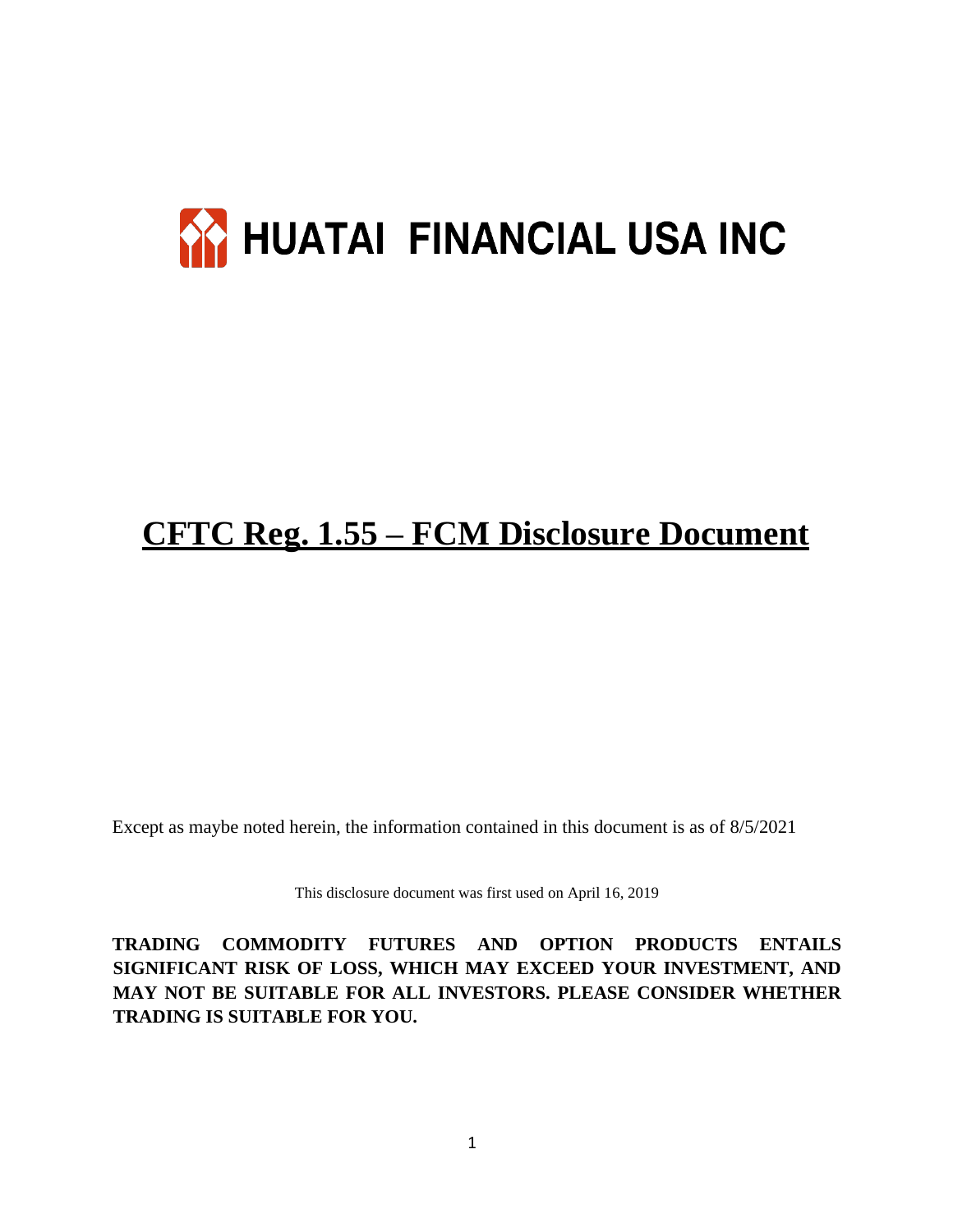### **Huatai Financial USA Inc. CFTC Reg. 1.55 – FCM Disclosure Document**

Huatai Financial USA Inc ("Huatai USA") is registered as a Futures Commission Merchant (FCM) with the Commodity Futures Trading Commission ("CFTC") and a member of the National Futures Association ("NFA").

Established in 2015, Huatai USA, a Delaware corporation, is committed to providing its customers with superior service and access to commodity futures and options markets globally.

The CFTC requires each FCM to provide the following information to a customer prior to the time the customer first enters into an account agreement with the FCM or deposits money, securities or other property with the FCM. Huatai USA will update this information annually or as necessary to take into account any material changes to its operations that may affect a customer's decision to do business with Huatai USA.

#### **Principal place of business and contact information**

Huatai Financial USA Inc 141 West Jackson Blvd., Suite 2130 Chicago, IL 60604

Telephone Number: 833.213.0635 Website: [www.HuataiUSA.com](http://www.huataiusa.com/) Email: [Compliance@HuataiUSA.com](mailto:Compliance@HuataiUSA.com) o[r Inquiry@HuataiUSA.com](mailto:Inquiry@HuataiUSA.com)

#### **Firm Principals**

**Jack Zou** President

141 West Jackson Blvd, Suite 2130 Chicago, IL 60604 312.637.8196 [JackZou@HuataiUSA.com](mailto:JackZou@HuataiUSA.com)

Yunjie (Jack) Zou joined Huatai Financial USA Inc in Aug 2016, and is responsible for strategic initiatives and dayto-day management of the firm. Mr.Zou has worked as a risk manager for 5 years for Huatai USA. Prior to joining Huatai, Mr.Zou worked for Bank of China in the Chicago Branch, specializing in corporate banking and commodity finance from 2012 to 2016. Prior, Mr.Zou managed an institutional business department for a Clearing firm in China futures market from 2005 to 2011. Mr.Zou has Master's degree in Financial Market and Risk Management from University of Illinois Chicago and a Bachelor's degree in Business Management from Harbin Institute of Technology in China.

#### **M. Patricia (Patti) Kane**

Chief Compliance Officer

141 West Jackson Blvd, Suite 2130 Chicago, IL 60604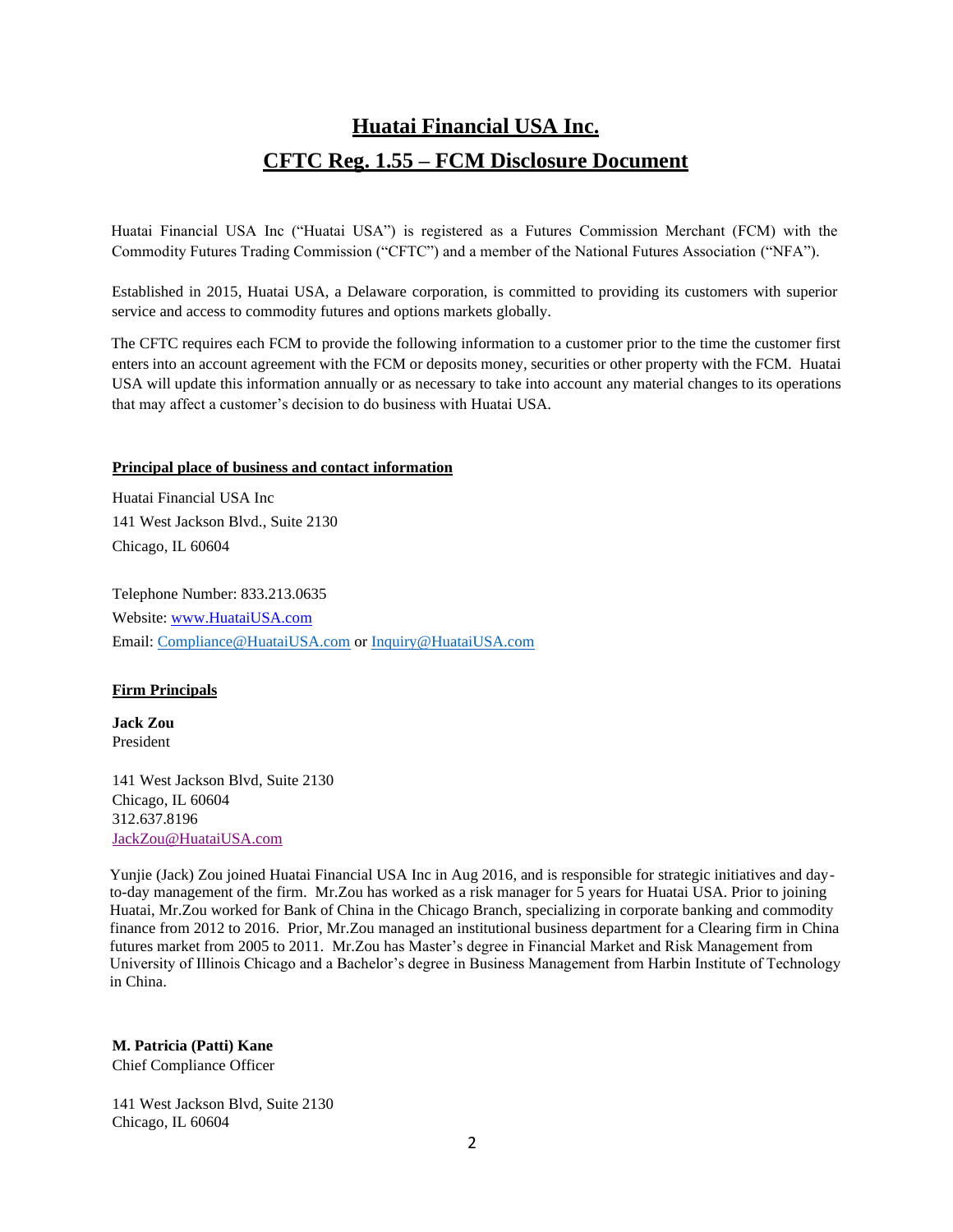#### 312.750.06 42 [PattiKane@HuataiUSA.com](mailto:%20PattiKane@HuataiUSA.com)

M. Patricia (Patti) Kane joined Huatai Financial USA Inc in July 2017, and is responsible for the finance, treasury, and back office operations of Huatai USA. Ms. Kane has been a member of the Chicago Board of Trade for over 25 years. Prior to joining Huatai, Ms. Kane was the CFO of the Futures and Foreign Exchange Division at Wedbush Securities Inc. from 2014 to 2017, and the CFO of Crossland LLC from 2010 to 2014 when acquired by Wedbush. Ms. Kane has worked for various Futures Commission Merchants, Broker-Dealers, exchanges and technology companies specializing in finance and operations, compliance and technology since 1985. Ms. Kane received a Bachelor's degree in Accounting and minors in Information Systems and Legal Studies from Spring Hill College, where she is currently a member of the Board of Trustees.

#### **M. Patricia (Patti) Kane**

Chief Financial Officer

141 West Jackson Blvd, Suite 2130 Chicago, IL 60604 312.750.0642 [PattiKane@HuataiUSA.com](mailto:PattiKane@HuataiUSA.com)

N. Patricia (Patti) Kane joined Huatai Financial USA Inc in July 2017, and is responsible for the finance, treasury, and back office operations of Huatai USA. Ms. Kane has been a member of the Chicago Board of Trade for over 25 years. Prior to joining Huatai, Ms. Kane was the CFO of the Futures and Foreign Exchange Division at Wedbush Securities Inc. from 2014 to 2017, and the CFO of Crossland LLC from 2010 to 2014 when acquired by Wedbush. Ms. Kane has worked for various Futures Commission Merchants, Broker-Dealers, exchanges and technology companies specializing in finance and operations, compliance and technology since 1985. Ms. Kane received a Bachelor's degree in Accounting and minors in Information Systems and Legal Studies from Spring Hill College, where she is currently a member of the Board of Trustees.

#### **Chenggang Yu**

**Director** 

Unit 02, F29, T1 No. 1788, 1800, Center Avenue Pilot Free Trade Zone, Shanghai China

Mr. Yu is the CEO for Huatai Great Wall International Trade Co., Ltd. Huatai Great Wall International Trade Co is a wholly-owned subsidiary of Huatai Great Wall Capital Management Co. Ltd, focusing on the import and export of goods and technology, asset management, industrial investment, investment management, investment consultancy and e-commerce. Its operations include sales of metal material, perish metal, building material, minerals, chemical products and raw material, fabricated rubber, hardware and pay electricity, textile products, paper products, food and agricultural products, articles of daily use, sports good, mechanical products and computers and accessories. The company's focus is on future and cash combinations, keeps exploring new business models, dedicates to develop risk management expertise in industry and finance. Prior to joining Huatai Great Wall, Mr. Yu was employed by China Grain & Logistics Corporation as a Manager of the Investment Research Department. Mr. Yu obtained a bachelor degree from Southwest Jiaotong University and a Masters in Financial Engineering from Institute of Finance and Banking, Chinese Academy of Social Sciences.

#### **Board of Directors**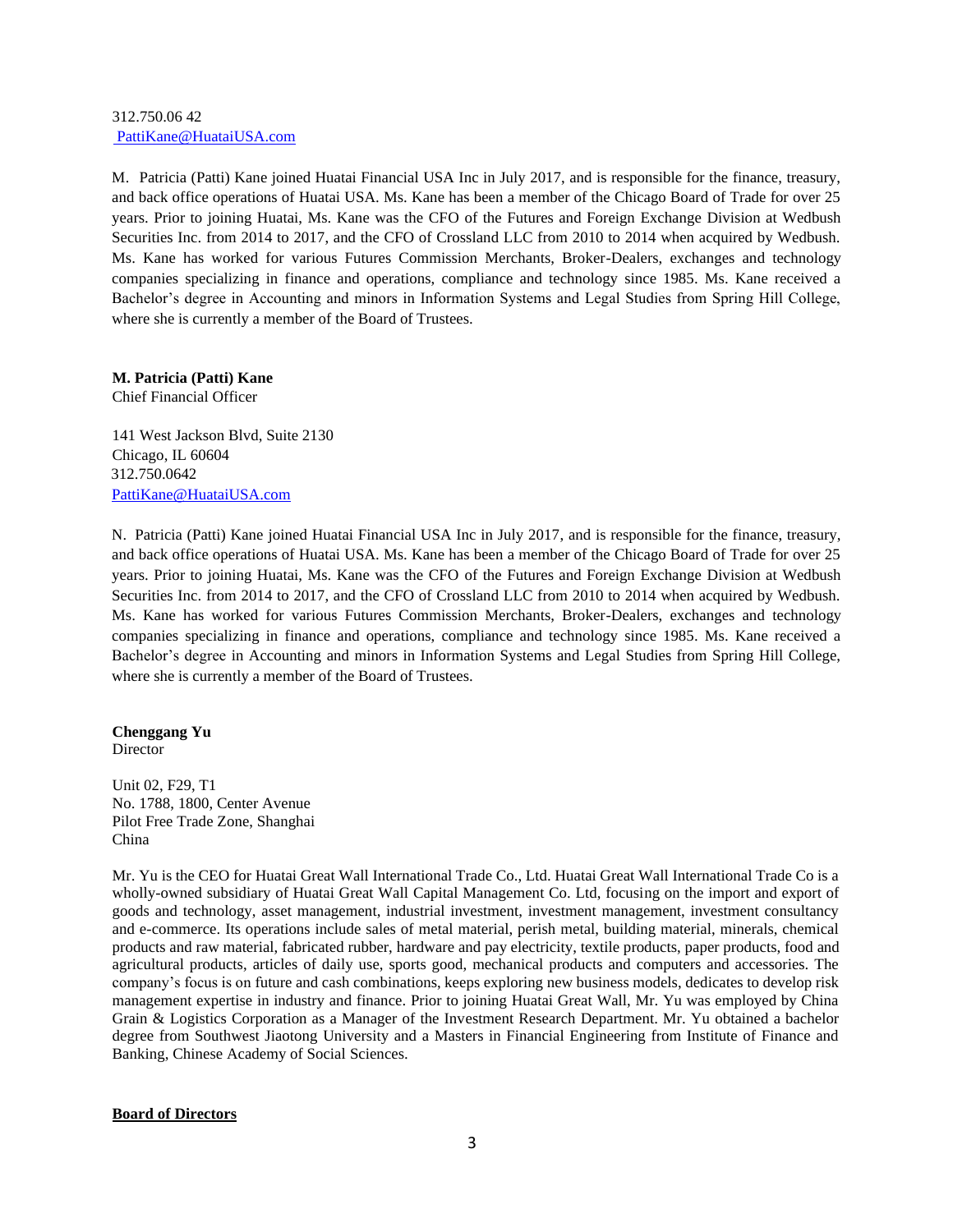**Chenggang Yu** Director See above

#### **Huatai USA's Business**

Huatai USA is a non-clearing FCM, providing customers with execution and clearing related products and services for regulated exchanges around the world. Huatai USA maintains omnibus relationships with exchange clearing member firms.

Huatai USA is registered as an FCM with the Commodity Futures Trading Commission ("CFTC") and is a member of National Futures Association ("NFA"). Huatai USA is subject to the rules and regulations of the above organizations and each exchange for which it offers services. The NFA is Huatai USA's designated self-regulatory organization ("DSRO").

One hundred percent (100%) of Huatai USA's assets and net capital are devoted to the business of being an FCM.

Huatai USA offers execution and clearing services for listed derivatives on the following regulated exchanges:

- Chicago Board of Trade (CBOT)
- Chicago Mercantile Exchange (CME)
- Commodity Exchange (COMEX)
- Eurex Exchange (EUREX)
- Hong Kong Futures Exchange (HKFE)
- ICE Futures Europe (ICE-EU)
- ICE Futures US (ICE-US)
- New York Mercantile Exchange (NYMEX)
- Singapore Commodity Exchange (SGX)

Clearing services on additional futures exchanges may be offered based on customer demand.

Huatai USA is currently not a clearing member of any exchange.

#### **FCM's Designated Self-Regulatory Organization (DSRO) and Financial Related Information**

The National Futures Association ("NFA") is Huatai USA's designated Self-Regulatory Organization ("DSRO"). NFA's website is [http://www.nfa.futures.org/, t](http://www.nfa.futures.org/)he NFA contact number is 312.781.1300.

Customers may find Huatai USA and other FCM capital and customer funds related information on the CFTC's website, please note the following link: <http://www.cftc.gov/MarketReports/financialfcmdata/index.htm>

The National Futures Association (NFA) publishes on its website financial information regarding Huatai USA and other FCMs. The NFA provides each FCM's most recent month-end adjusted net capital, required net capital, and excess net capital. (Information for a 12-month period is available.) NFA also publishes on its website a twice-monthly Customer Segregated Funds report, which shows total funds held in Customer Segregated Accounts, total funds required to be held in Customer Segregated Accounts and excess segregated funds (FCM's Residual Interest) for each FCM. The report indicates whether the FCM held any Customer Segregated Funds during that month at a depository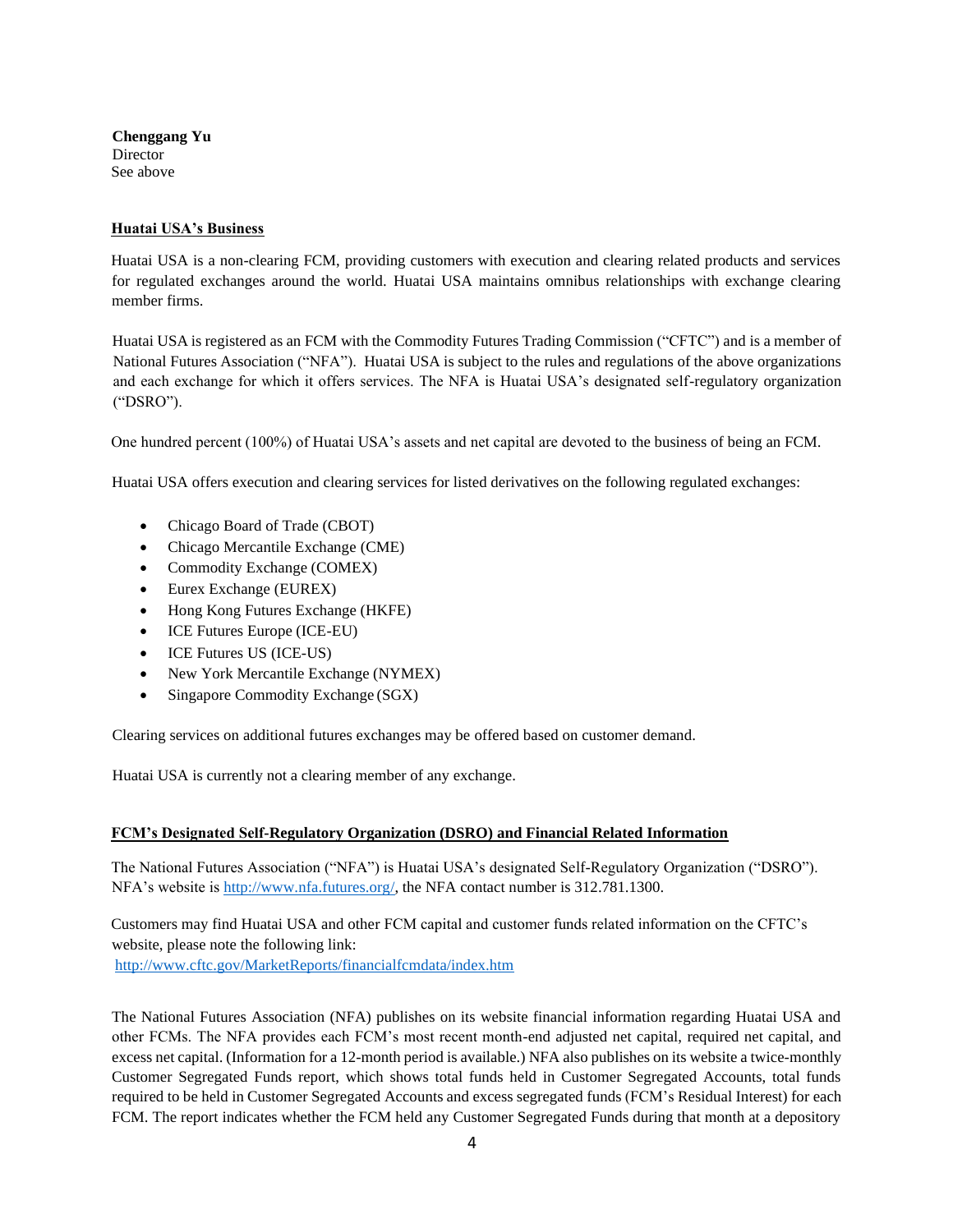that is an affiliate of the FCM and the percentage of Customer Segregated Funds that are held in cash and permitted investments under Commission Rule 1.25. A similar report for 30.7 Secured Customer Funds will provide the same information.

The above financial information reports can be found in NFA's BASIC system [\(http://www.nfa.futures.org/basicnet/\)](http://www.nfa.futures.org/basicnet/)

#### **Huatai USA Affiliates and Ownership**

Huatai USA has many affiliated companies globally, including but not limited to Huatai Securities, Co., Ltd., Huatai Futures Co. Ltd., Huatai Capital Management (Hong Kong) Ltd., and Huatai (Hong Kong) Futures Ltd. Huatai USA does not guarantee any affiliates nor is guaranteed by any affiliates.

Huatai Capital Management (Hong Kong) Ltd., the parent of Huatai USA, is wholly owned by Huatai Futures Co., Ltd.

#### **Huatai USA Customer Base & Business**

Huatai USA's customer base includes, but not limited to, individual and professional traders, institutional investors, brokerage firms, commercial hedgers, introducing brokers, hedge funds, and commodity pool operators. As of December 31, 2020, Huatai USA's client base was 60% institutional and 40% retail.

#### **Huatai USA Carrying Brokers**

Huatai USA maintains a carrying broker relationship with Phillip Capital, Inc. ("Phillip") and R.J. O'Brien & Associates, LLC ("RJOA"), both registered FCM's with the CFTC, members of the NFA and clearing member of various exchanges globally.

Huatai USA also maintains a carrying broker relationship with G.H. Financials (Hong Kong) Ltd., ("GHHK") licensed by the Securities and Futures Commission of Hong Kong, and holds a CFTC 30.10 foreign firm exemption.

Each carrying broker may clear any products for which they are authorized to do business.

The above listed Carrying Brokers are not affiliated with Huatai USA.

#### **Huatai USA Bank Relationships**

Huatai USA maintains banking relationships with JPMorgan Chase Bank, N.A., CIBC Bank USA ("CIBC"), and BMO Harris Bank NA ("Harris"). All customer segregated and secured funds will be maintained at Harris, CIBC or at various carrying brokers. Both banking institutions are properly capitalized and registered to do business with Huatai USA.

#### **Overview of Customer Segregated and Secured Funds**

Huatai USA maintains two different types of accounts relating to customers depending on the products traded.

- 1. A customer segregated funds account (CFTC Regulation 1.20) for customers that trade futures and options listed on U.S. futures exchanges as well as ICE Futures Europe.
- 2. A customer secured funds account (CFTC Regulation 30.7) for customersthat trade futures and optionslisted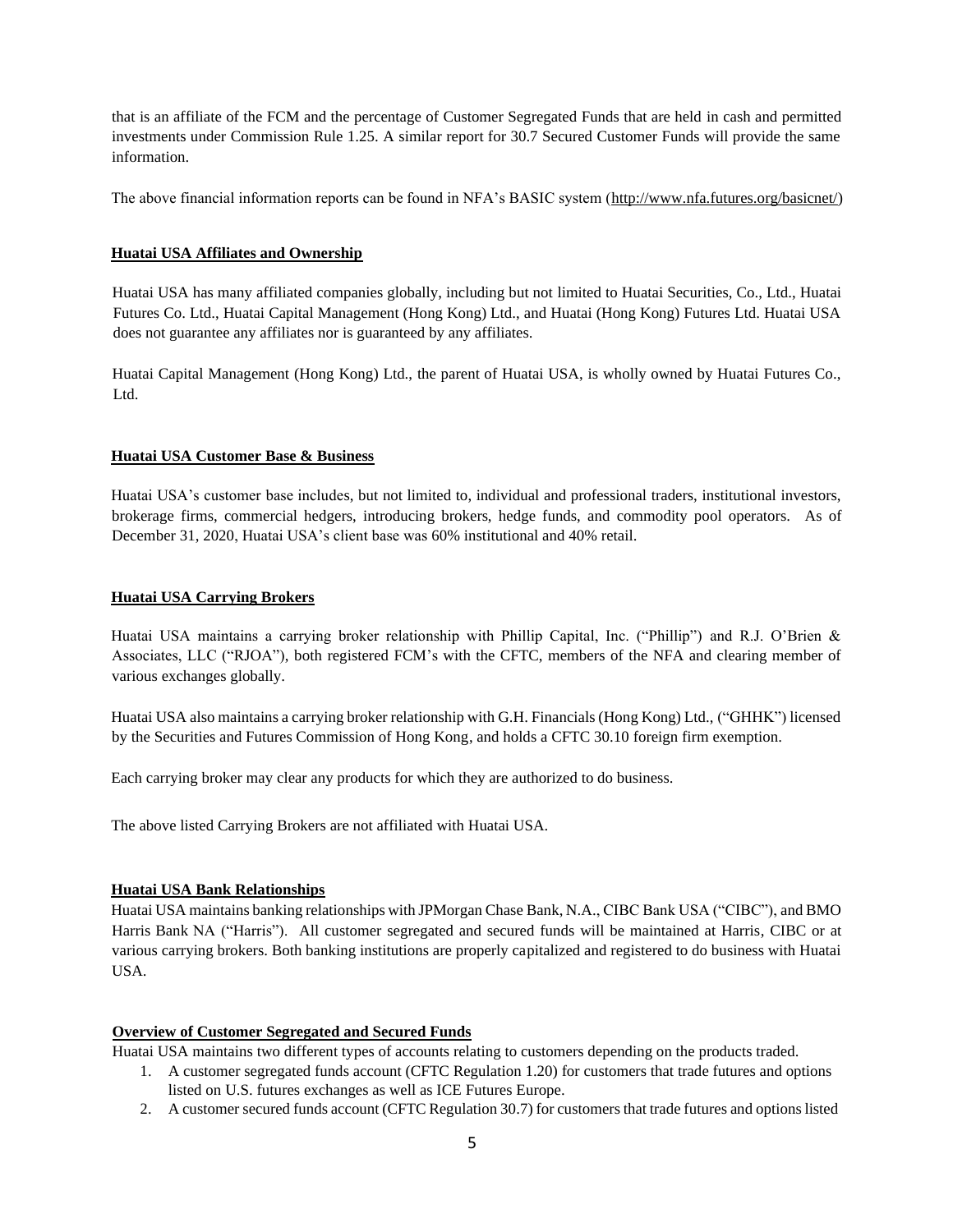on foreign boards of trade.

Customer money, securities and property held in one type of account may not be comingled with another type of account. For example, segregated funds may not be co-mingled with secured funds. The requirement to maintain separate accounts reflects the different risks posed by the different products and counterparties.

Customers trading on foreign markets assume additional risks. Laws or regulations may vary depending on the foreign jurisdiction where transactions occur and funds held in a customer secured account outside the U.S. may not receive the same level of protection as customer segregated accounts.

All customer segregated funds may be commingled in a single account and held with a bank, clearing organization or another FCM that clearly identifies the account as "customer segregated funds". Each bank or FCM signs a written acknowledgement letter that indicates (i) the segregated funds are held in the account in accordance with the Commodity Exchange Act and CFTC regulations, (ii) the bank or FCM will separately account for and segregate the customer funds, (iii) the CFTC has the right to examine the customer segregated account without permission from Huatai USA, (iv) customer segregated ending account balances are electronically transmitted to the CFTC at the end of each business day for verification, and (v) a copy of the written acknowledgement letter is provided to the CFTC.

All customer secured funds may be commingled in a single account and held with a bank, clearing organization of a foreign board of trade, another FCM or foreign broker that clearly identifies the account as "customer secured funds". Each bank, FCM or foreign broker signs a written acknowledgement letter that indicates (i) the secured funds are held in the account in accordance with the Commodity Exchange Act and CFTC regulations, (ii) the bank, other FCM or foreign broker will keep separate and separately account for the customer funds, (iii) the CFTC has the right to examine the customer secured account without permission from Huatai USA, (iv) customer secured funds ending account balances are electronically transmitted to the CFTC at the end of each business day for verification, and (v) a copy of the written acknowledgement letter is provided to the CFTC.

Laws or regulations vary depending on foreign jurisdictions therefore customers that trade in foreign markets have additional risks. Funds which are held in a 30.7 secured account outside of the U.S. may not receive the same level of protection as customer segregated funds. In the event a foreign entity which is carrying 30.7 secured customer positions fails, the broker will be liquidated in accordance with the laws of the jurisdiction in which it is organized. The return of 30.7 secured customer funds to the U.S. will be delayed and likely will be subject to the costs of administration of the failed foreign entity in accordance with the laws of the applicable jurisdiction, as well as other intervening foreign entities, if multiple foreign brokers were used to process the U.S. customers' transactions on foreign markets. In the event a U.S. FCM holding 30.7 secured customers' is insolvent, but the foreign broker is solvent, the foreign broker may want to assure that appropriate authorization has been obtained before returning the 30.7 secured customer funds to the FCM's trustee, this may delay the return of customer money.

In the event that both the U.S. FCM and the foreign broker were to fail, potential differences between the trustee for the U.S. FCM and the administrator for the foreign broker, each with different fiduciary obligations, may result in delays and additional administrative expenses.

CFTC Rule 30.7 requires that an FCM may not deposit or hold 30.7 Customer Funds in permitted accounts outside of the U.S. except as necessary to meet margin requirements, including prefunding margin requirements, established by rule, regulation, or order of the relevant foreign boards of trade or foreign clearing organizations, or to meet margin calls issued by foreign brokers carrying the 30.7 Customers' positions. However, in order to avoid the daily transfer of funds from accounts in the U.S., an FCM may maintain in accounts located outside of the U.S. an additional amount of up to 20 percent of the total amount of funds necessary to meet margin and prefunding margin requirements to avoid daily transfers of funds.

Huatai USA does not clear any swaps therefore CFTC section 4d(f) and Part 22 are not relevant to Huatai USA procedures.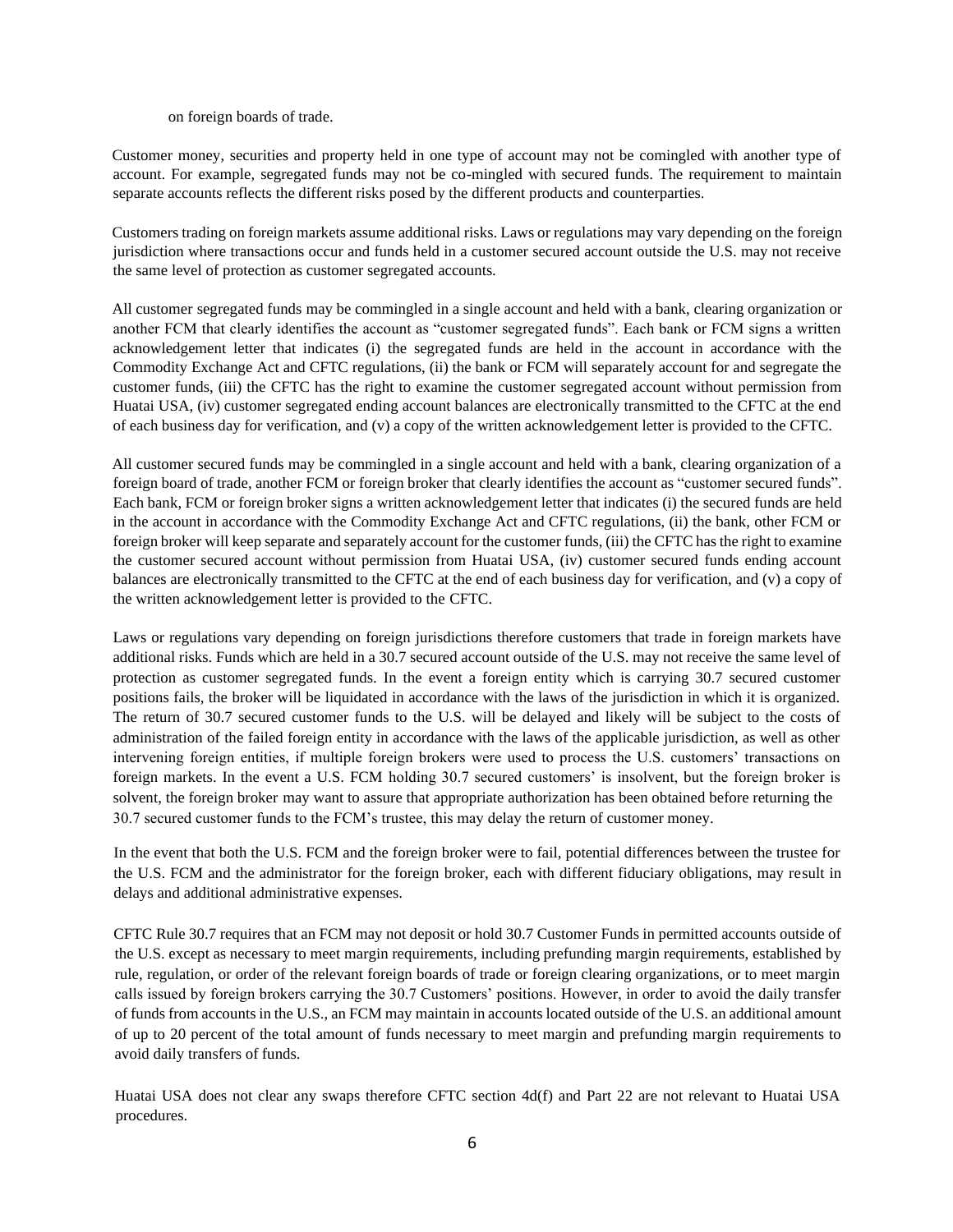All customer accounts, segregated and secured funds and collateral, all reconciled on a daily basis.

#### **Overview of Investment of Customer Funds**

CFTC Regulation 1.25 permits FCMsto invest customer segregated and secured funds in certain financial instruments. Commission rules further provide that the FCM may retain gains earned and is responsible for investment losses incurred in connection with such investments.

Permitted investments include:

- (i) Obligations of the United States and obligations fully guaranteed as to principal and interest by the United States (U.S. government securities);
- (ii) General obligations of any State or of any political subdivision thereof (municipal securities);
- (iii) Obligations of any United States government corporation or enterprise sponsored by the United States government (U.S. agency obligations);
- (iv) Certificates of deposit issued by a bank (certificates of deposit) as defined in section  $3(a)(6)$  of the Securities Exchange Act of 1934, or a domestic branch of a foreign bank that carries deposits insured by the Federal Deposit Insurance Corporation;
- (v) Commercial paper fully guaranteed as to principal and interest by the United States under the Temporary Liquidity Guarantee Program as administered by the Federal Deposit Insurance Corporation (commercial paper);
- (vi) Corporate notes or bonds fully guaranteed as to principal and interest by the United States under the Temporary Liquidity Guarantee Program as administered by the Federal Deposit Insurance Corporation (corporate notes or bonds); and
- (vii) Interests in money market mutual funds.

An FCM may engage in repurchase and reverse repurchase transactions in accordance with CFTC Regulation 1.25. The duration of securities in which an FCM may invest Customer Funds cannot exceed, on average, two years.

#### **FCM's policies and procedures concerning depositories/custodians and permitted transactions under § 1.25, with counterparties holding customer funds and positions**

Huatai USA values the trust it receives when clients deposit and maintain accounts with Huatai USA. Huatai USA endeavors to choose solid financial services companies as counterparties and custodians of its assets as well as the customer related assets. New relationships are presented by Treasury personnel to the Huatai USA Credit and Risk Committee, which will in turn review and approve banks, custodians and carrying brokers initially as well as on an annual basis. Information to be reviewed will include:

- Legal name of entity
- Nature of the relationship
- Registration of counterparty
- Audited financial statements or public entity information
- Rating (if available)
- Counterparties' capital and assets
- Review of day-to-day operations and interactions

The goal of the initial and various periodic reviews is to determine that each counterparty maintains the strength and stability to maintain Huatai USA customer assets. Huatai USA Credit and Risk Committee may place various restrictions on the accounts and balances that may be carried with each counterparty. After approval by the Credit and Risk Committee, appropriate senior management will open a new customer funds depository account and commence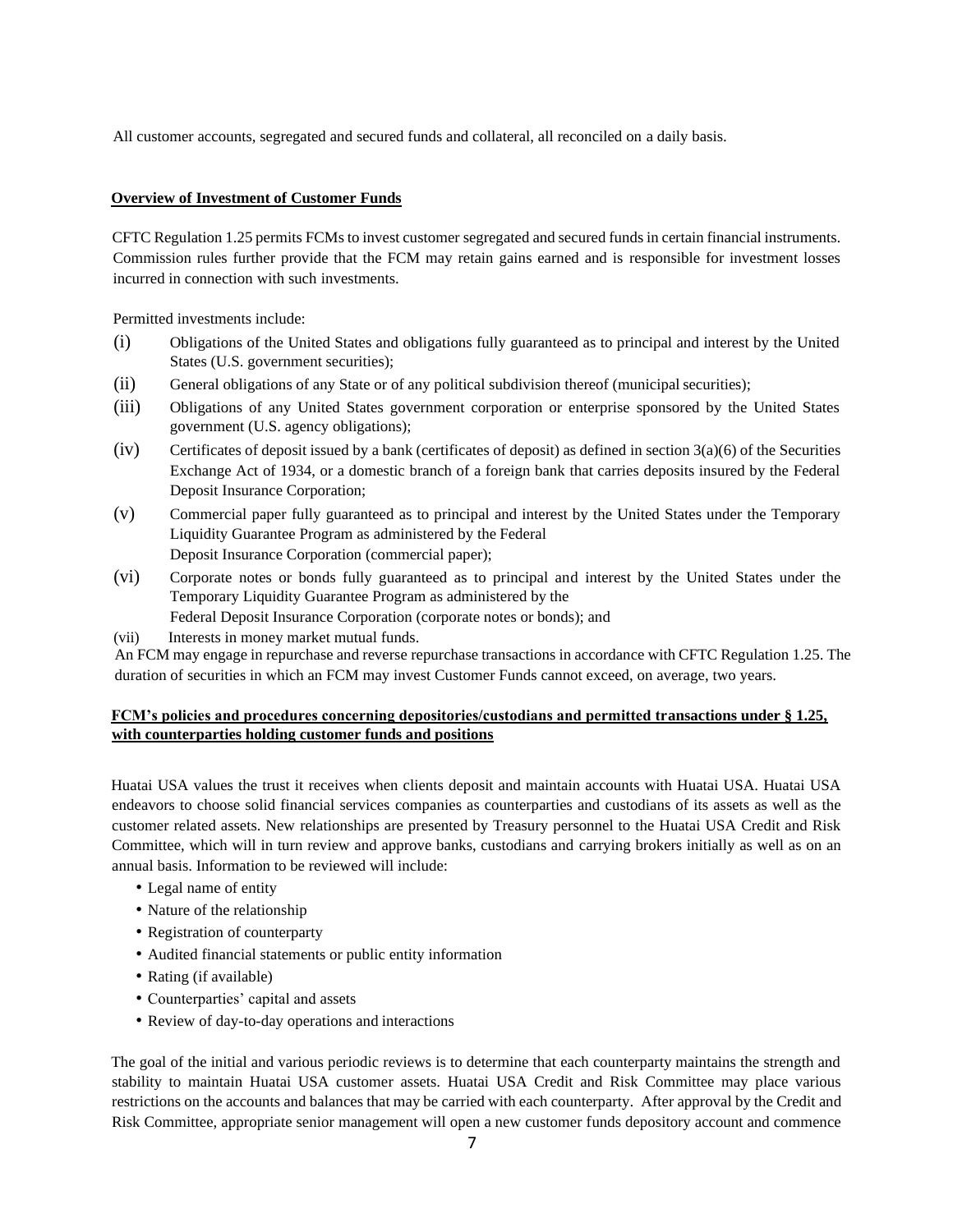business.

Huatai USA will invest all customer segregated and secured funds in accordance with CFTC Regulation 1.25. CFTC Regulation 1.25 permits Huatai USA to invest customer segregated and secured funds in certain financial instruments. Huatai USA's current policies limit investments to bank demand deposits, U.S. government securities with the duration of any government security limited to five years or less, reverse repurchase transactions, and approved money market mutual funds. CFTC regulations further provide that each FCM may retain gains earned and is responsible for investment losses incurred in connection with such investments.

The average duration of the government securities in which Huatai USA invests in customer segregated and secured funds will not exceed, on average, two years.

Huatai USA may engage in repurchase and reverse repurchase transactions provided such transactions are made on a delivery versus payment basis and involve only permitted investments. All funds and securities received in repurchase and reverse repurchase transactions with customer segregated and secured funds must be held in the appropriate customer segregated or secured funds account. Huatai USA's investments in reverse repurchase transactions are collateralized with only U.S. government securities and no other permitted investments.

Huatai USA is under no obligation to pay interest or gains it may receive on customer invested assets, either segregated or 30.7 Secured.

#### **Material Risks**

#### **The nature of investments made by Huatai USA (including credit quality, weighted average maturity, and weighted average coupon)**

Huatai will meet all CFTC Regulation 1.25 compliance requirements and will ensure that it is sufficiently liquid, therefore it will hold a large portion of its assets in cash with approved depositories. Huatai may invest in Regulation 1.25 approved investments which are highly liquid and short-term investments such as commercial paper, certificates of deposit, money market instruments, U.S. Treasury Securities or other U.S. Agency securities. Funds are held in Huatai USA approved depositories and customer assets are held in CFTC Reg 1.20 segregated accounts or CFTC Reg 30.7 Accounts, as applicable.

#### **Huatai USA's creditworthiness, leverage, capital, liquidity, principle liabilities, balance sheet leverage and other lines of business:**

The Huatai name maintains a strong reputation globally. Huatai USA is wholly owned by Huatai Capital Management (Hong Kong) Limited, which may be a source for additional liquidity. In addition, Huatai USA operates in a highly regulated environment with notification requirements to the CFTC and its DSRO in the event of material changes to its business, operations, ownership and capital.

Huatai USA does not maintain any credit facilities or subordinated lines or credit.

Huatai USA's net revenues are primarily derived from customer commissions and interest, should a customer terminate its relationship with us, our revenues and corresponding income could be negatively impacted.

Huatai USA does not extend leverage (margin financing) to customers. Huatai USA maintains Adjusted Net Capital equal to or greater than Regulatory Required Capital. Huatai USA's clients are the largest liquidity risk of Huatai USA. Huatai USA manages this risk by requiring customers to meet material margin deficiencies on an intra-day or next business day basis via bank wire transfers. Huatai USA may also hold the intermediary responsible for introducing the customer liable for customer debit balances.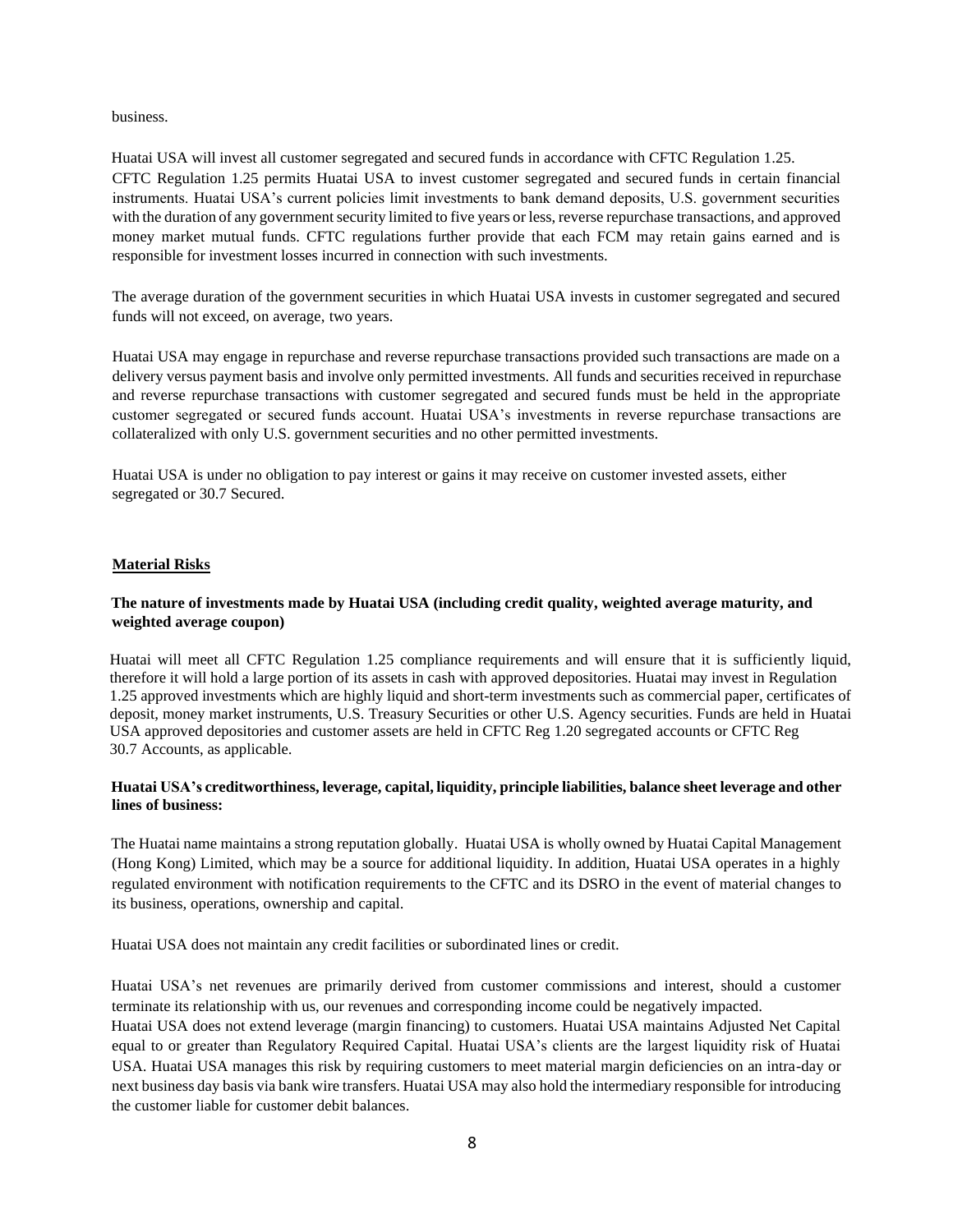Huatai USA will assess and monitor liquidity on a near real time basis for both regulatory and operational liquidity. Huatai USA's review of regulatory liquidity requirements and operational liquidity needs is based on assessments that include extreme but plausible market conditions. All of Huatai USA's capital is for its futures business. Huatai USA maintains a sufficient level of liquidity in order to meet its obligations. Huatai USA does not carry excessive leverage on its balance sheet nor does it participate in other lines of business.

Huatai USA's main liability is its customer account balances; however, Huatai USA will also have accounts payable to brokers and vendors in addition to general operational expenses.

#### **Financial Data**

Huatai USA is a strong credit worthy organization as exhibited by its audited financials. Financial statements may be found on the Huatai USA website[, www.HuataiUSA.com.](http://www.huataiusa.com/) Also included are the recent monthly net capital summaries, monthly segregation statements, and daily/monthly segregation and secured statements for the past 12-month period.

Financial data as of December 31, 2020:

| Total Equity (Net Worth): | \$2,637,066 |
|---------------------------|-------------|
| Net Capital:              | \$2,488,695 |

Huatai USA does not conduct speculative proprietary trading, and as such does not maintain a proprietary margin requirement.

One customer represents 50% of the FCMs total funds held for futures customers.

One customer represents 100% of the FCMs total funds held for 30.7 futures customers.

Huatai USA does not enter into any principal over the counter transactions.

Huatai USA does not maintain any unsecured lines of credit or similar short-term funding.

Huatai USA does not provide financing for customer transactions involving illiquid financial products.

Huatai USA has not written off any customer receivable as uncollectable during the past 12-month period.

#### **Risks to Huatai USA created by its affiliates and their activities, including investment of customer funds in an affiliated entity:**

Huatai USA does not currently hold customer funds in affiliated entities or carry accounts for affiliated entities. However, if Huatai Securities or Huatai Futures Co., Ltd. were to experience a material negative event, affiliated entities such as Huatai USA may be affected.

#### **Huatai USA's significant liabilities, contingent or otherwise, and material commitments:**

Huatai USA is not party to any material legal or regulatory actions. In the normal course of business, Huatai USA may become a party to such actions, although they should not have a material effect on Huatai USA's financial condition nor a material risk to clients investing funds with Huatai USA.

In the event Huatai USA is not able to meet its obligations owed to customers, operations may be significantly impacted. Huatai USA manages this risk by preparing daily segregated and secured funds statements which are submitted to the CFTC and its DSRO. These statements reflect customer liabilities and assets on deposit to cover such events and can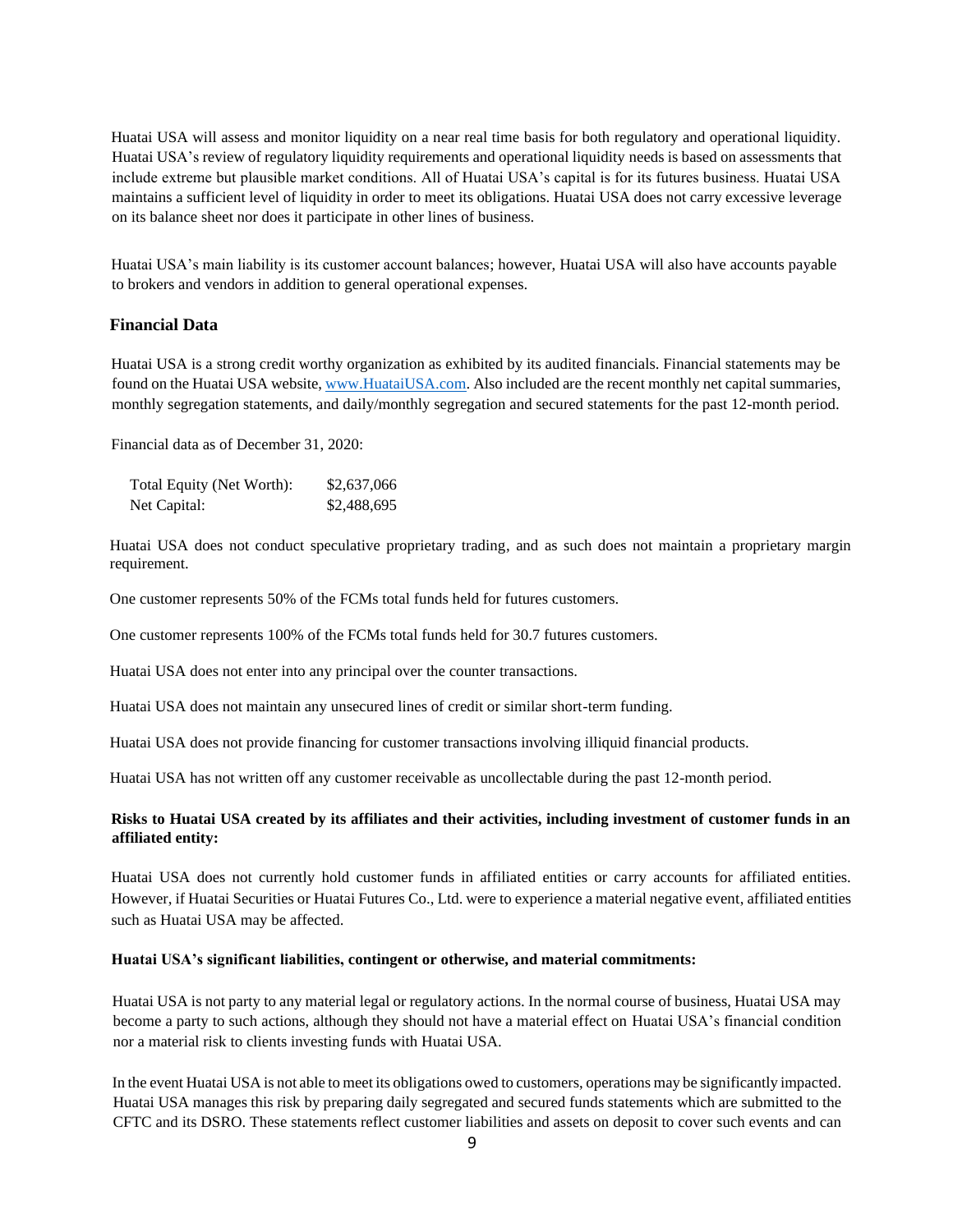be found on Huatai USA's website, www.HuataiUSA.com. Huatai USA's DSRO also receives daily confirmation of segregated and secured balances with depositories.

Huatai USA maintains other commitments in relation to its ongoing activities, including rent and normal vendor operating expenses.

#### **Material administrative, civil, enforcement, or criminal complaints or actions filed against Huatai USA where such complaints or actions have not concluded, and any enforcement complaints or actions filed against Huatai USA during the last three years;**

Huatai USA is not party to any material litigation, claims or regulatory actions, therefore there is no material effect on Huatai USA's financial condition nor a material risk to clients investing funds with Huatai USA.

In the normal course of business, Huatai USA may become a party to such actions. All Huatai USA personnel are instructed to notify senior management and their manager immediately of any such actual or potential claim. All potential and actual litigation and complaints will be reviewed by the President, CCO and CFO to determine the appropriate course of action. Outside counsel will be consulted if deemed appropriate. Once reviewed the firm determine if any such liability should be accounted for in the firm financial statement.

#### **Customer Complaints**

A customer may file a complaint with Huatai USA's Compliance Department using the following contact information: Email: [Compliance@HuataiUSA.com](mailto:Compliance@HuataiUSA.com) or Telephone: 312.750.0640

A customer may file a complaint with the CFTC by contacting the Division of Enforcement at[:](https://forms.cftc.gov/fp/complaintform.aspx) <https://forms.cftc.gov/fp/complaintform.aspx> Phone: 866.FON.CFTC (866.366.2382)

A customer may file a complaint with the NFA by contacting them at[:](http://www.nfa.futures.org/basicnet/Complaint.aspx) <http://www.nfa.futures.org/basicnet/Complaint.aspx> Phone: 800.621.3570.

#### **Risk Management**

Huatai USA has an extensive risk management program which is supervised by experienced and knowledgeable employees. Huatai USA's Risk and Margin Team monitors market risk on a regular basis. The Credit and Risk Committee will also examine on a periodic basis the risk related activities of the firm (at least quarterly) including components of the Risk Management Program such as Credit, Liquidity, Foreign Currency, Legal, Operational and Sovereign risks.

Huatai USA's risk management policies and procedures require regular review of the depositories used to hold customer segregated funds. Huatai USA's review includes the depository's financial capitalization, creditworthiness, operational reliability, access to liquidity, concentration thresholds, availability of federal government deposit insurance, and regulatory oversight structure. The review may result in changes in the use of depositories.

The risk management initiatives of Huatai USA include the following:

- 1. Risk management policies and procedures whenever markets are open, 24 by 6;
- 2. Risk management tools include real-time updates of positions and market prices for substantially all customer trading activity;
- 3. Huatai USA's risk department monitors material capital losses and material margin calls and